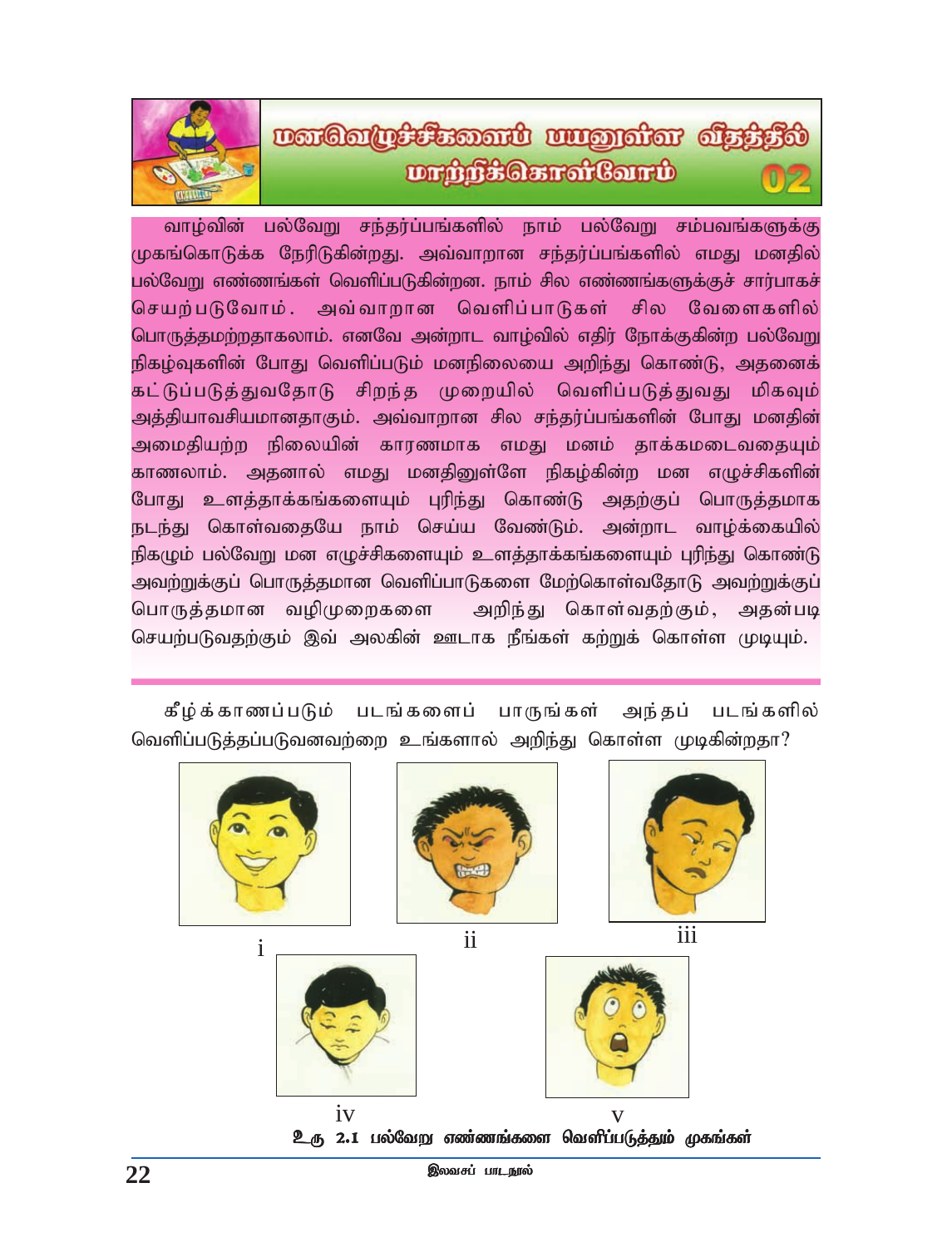எமது மனதினுள் ஏற்படுகின்ற பல்வேறு மன எழுச்சி வெளிப்பாடுகள் மேற்படி படங்களில் இருந்து உங்களால் காணமுடியும். வாழ்க்கையில் பல்வேறு சந்தர்ப்பங்களின் போது பல்வேறு மன எழுச்சிகளை உங்கள் மனதிலும் உணர்ந்திருப்பீர்கள். இவ்வாறு மனதில் ஏற்படுகின்ற பல்வேறு மனவெழுச்சிகளைச் சரியாகச் செயற்படுத்தாவிட்டால் அவை வேகமாகச் செயற்பட்டு எதிரான விளைவுகளையும் உண்டாக்கலாம். உதாரணமாக நாம் கோபமடைந்த வேளையில் அந்தக் கோபத்தையும் ஆவேஷத்தினையும் சரியாகக் கட்டுப்படுத்த முடியாது, முரணான நடத்தைகளை வெளிப்படுத்துகின்றோம். கோபமடைந்த சிலர் மற்றவர்களை மோசமாக ஏசுவதையும, அடித்துத் துன்புறுத்துவதையும் பொருட்களை உடைப்பதையும, சில வேளைகளில் கொலை செய்வதையும் நீங்கள் கேள்விப்பட்டிருப்பீர்கள்.

நீங்கள் கோபத்திற்கு ஆளான ஒரு சந்தர்ப்பத்தினை ஞாபகப்படுத்திப் பாருங்கள். அதன் போது நீங்கள் நடந்து கொண்டவிதம் பற்றி நினைத்துப் பாருங்கள். கோபத்தின் வேகத்தை உங்களால் கட்டுப்படுத்திக் கொள்ள முடிந்ததா? அதற்காக நீங்கள் எவ்வாறான வழிமுறைகளைக் கையாண்டீர்கள்? கோபமடைவதைத் தடுப்பது எவ்வாறு? இதற்கான காரணங்களையும் நாம் சிந்தித்துப் பார்க்க வேண்டும்.

| மனவெழுச்சிகள் | உடலின் வெளிப்பாடு                                                                                                      |
|---------------|------------------------------------------------------------------------------------------------------------------------|
| கோபம்         | உதடு, கை, கால் போன்றன நடுக்கம். முகம்<br>சிவத்தல், முகத்தில் தசைகள் துடித்தல்,<br>சொற்கள் தடுமாறுதல், முறைத்தல்.       |
| துக்கம்       | கண்ணீர் வடித்தல், கதறுதல், கத்துதல், முகம்<br>சோர்வடைதல், நெஞ்சில் அடித்துக் கொள்ளல்,<br>மூச்சு வாங்குதல், அமைதியாதல். |
| <b>TIUTIO</b> | கண் பிதுங்குதல், சத்தம் போடுதல், கைகால்<br>நடுங்குதல், ஓடுதல், பேசுவதற்குக் கஷ்டப்<br>படுதல், வாய் உளறுதல்.            |
| மகிழ்ச்சி     | சிரித்தல், ஆடுதல், துள்ளிக் குதித்தல்,<br>ஆரவாரம் செய்தல், கோஷமிடுதல்                                                  |

## 2.1 பல்வேறு மனவெழுச்சிகளையும் அதன் போது ஏற்படும் உடலின் வெளிப்பாடுகளையும் அறிந்து கொள்வோம்.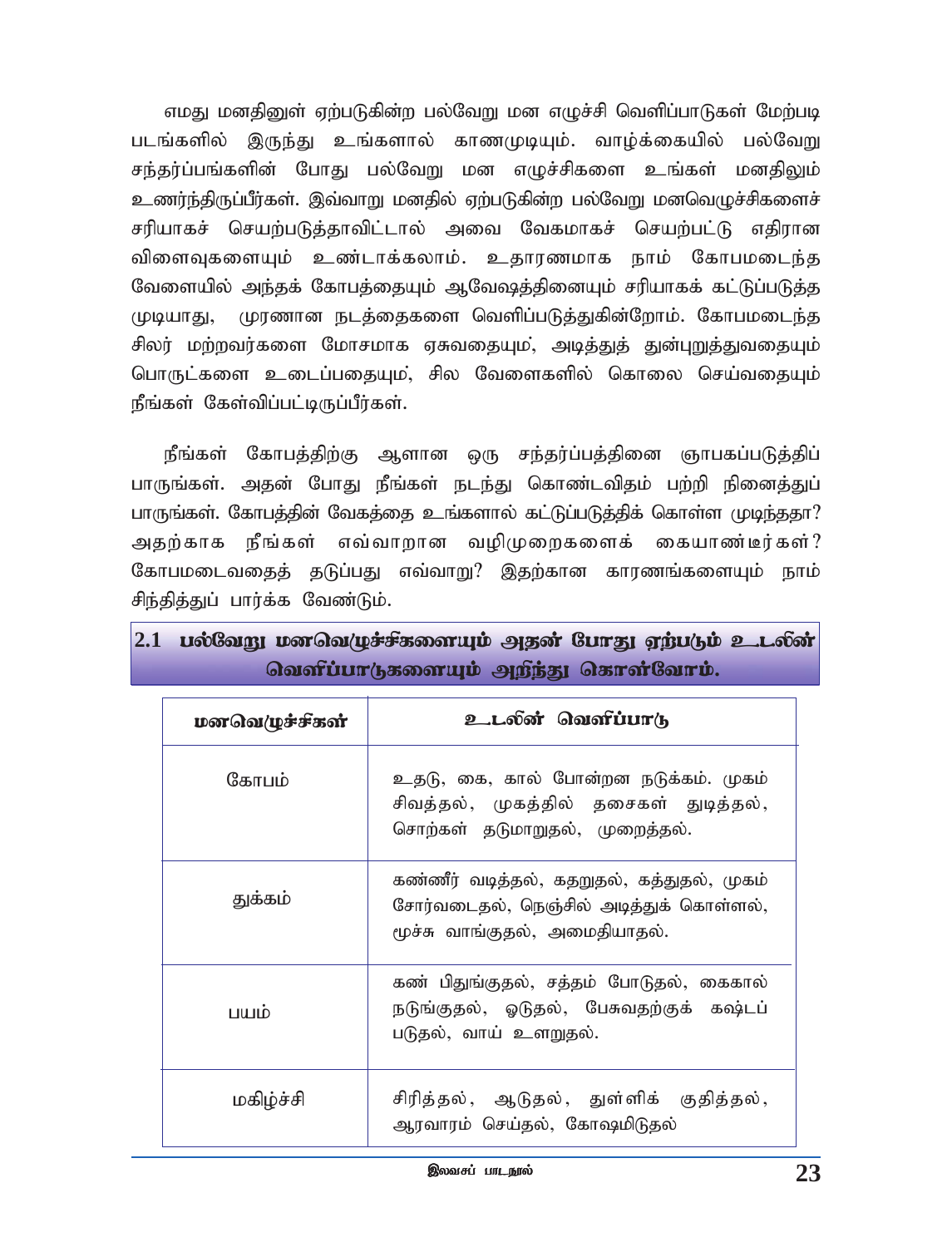மேலே குறிப்பிடப்பட்டவை எம்முள் ஏற்படுகின்ற மனவெழுச்சிகளால் எமது உடம்பு வெளிப்படுத்தும் விளைவுகளாகும். அந்த விளைவுகளுள் சில சாதாரணமாக வெளிப்படுவதும் சில உடலினுள்ளே இரகசியமாக ஏற்படவும் வாய்ப்புண்டு. இரத்த ஓட்டம் வேகமடைவதும் ஹோர்மோன் சுரப்பதும் இவற்றில் சிலவாகும். சில சந்தர்ப்பங்களில் எம்மால் மனவெழுச்சிகளைத் தாங்கிக் கொள்வது கடினமாகும். இருந்தாலும் நாம் விசேடமாக அன்றாட வாழ்வில் பல்வேறு மனவெழுச்சி நிலைமைகளுக்கு முகங்கொடுக்க நேரிடும்போது அதற்கு ஏற்றாற்போல் பொருத்தமானதும், ஏற்றுக்கொள்ளக் கூடியதுமான செயல்களை மேற்கொள்வதே சிறந்தது.

8 ஆம் தரத்தின் பாட ஆசிரியர் ஜீவா அன்றைய வகுப்பில் பிள்ளைகளிடம் கேள்வி ஒன்றைக்கேட்டார். "உங்கள் மனதில் கோபம் ஏற்படும் போது என்ன செய்யத் தோன்றும்?" என்ற அவரது கேள்விக்கு பிள்ளைகள் அளித்த விடைகளை ஆசிரியர் கரும்பலகையில் எழுதினார்.

- திட்ட நினைப்பேன்
- சத்தம் போட நினைப்பேன்
- அடிக்க நினைப்பேன் ₩.
- சத்தம் போட்டு அழ நினைப்பேன்
- பேசாமல் இருப்பேன்
- நாள் பூராகவும் சாப்பிடாது இருப்பேன்

இதனடிப்படையில் ஆசிரியர் மாணவர்களிடம் பிள்ளைகளே! ஒவ்வொருவரும் பல்வேறுபட்ட மனவெழுச்சிகளுக்கு ஏற்ப பல்வேறு நடத்தைகளை வெளிப்படுத்துவார்கள் எனக் கூறினார்.

#### செயற்பாடு  $I$

கீழே உள்ள மனவெழுச்சி நிலைமைகளுக்கு ஒவ்வொருவரும் சாதாரணமாகக் காட்டுகின்ற வெளிப்பாடுகள் எவ்வாறானவை என முதல் நிரலில் எழுதுங்கள். அந்த வெளிப்பாடுகளின் விளைவுகளை இரண்டாம் நிரலில் எழுதுங்கள். ஒரு உதாரணம் தரப்பட்டுள்ளது.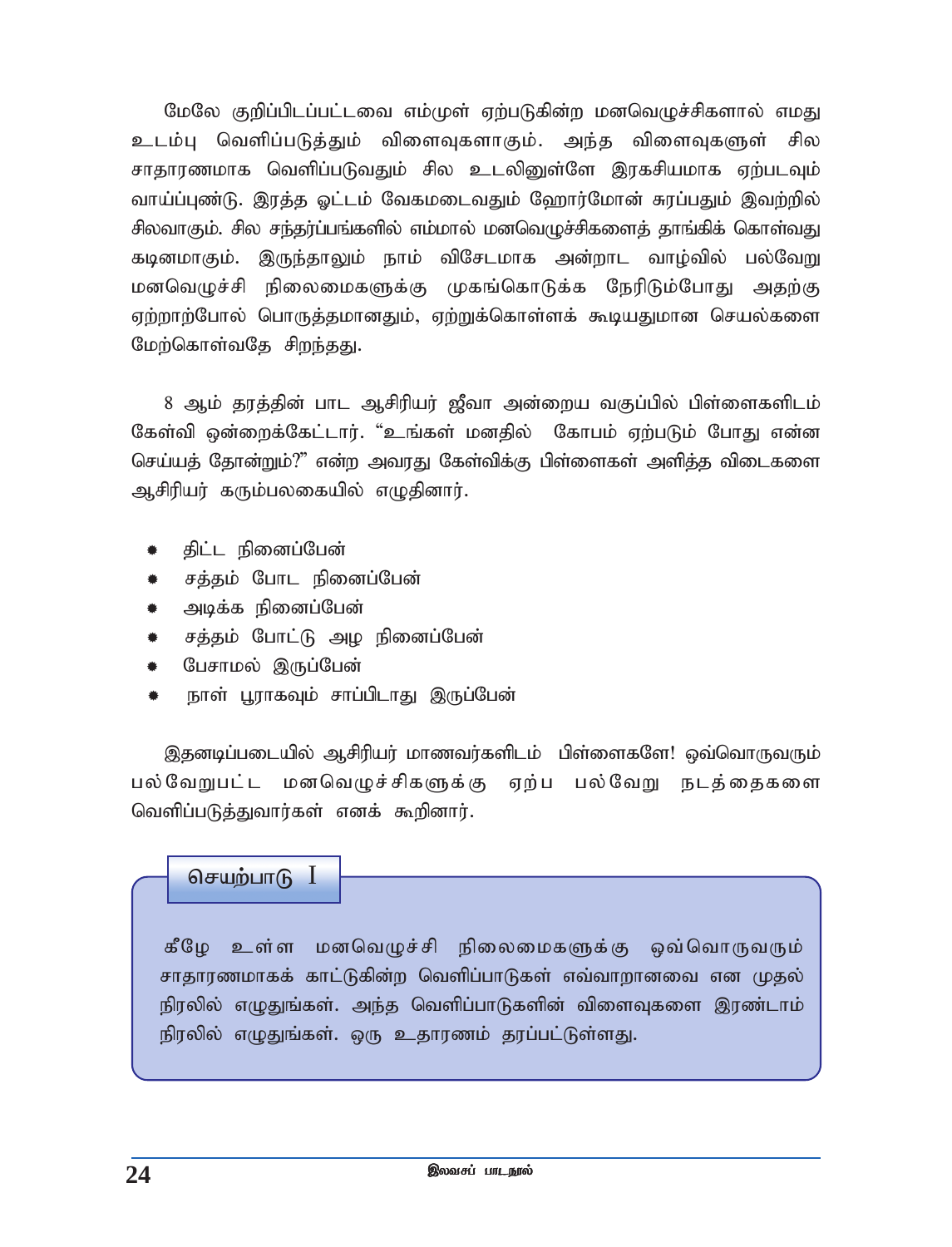| மனவெழுச்சி<br>நிலை | வெளிப்பாடுகள்                                                                                                | விளைவுகள்                                                                 |
|--------------------|--------------------------------------------------------------------------------------------------------------|---------------------------------------------------------------------------|
| துக்கம்            | அழுதல்,<br>அமைதியாதல்,<br>மூர்ச்சையாதல்,<br>ஒன்றும் செய்யாமை,<br>யாரிடமாவது அவ்விடயம்<br>தொடர்பாகக் கதைத்தல் | சுகவீனமடைதல்,<br>வேலைகளிலிருந்து<br>ஒதுங்குதல், பாடசாலைக்குச்<br>செல்லாமை |
| மகிழ்ச்சி          |                                                                                                              |                                                                           |
| பயம்               |                                                                                                              |                                                                           |
| வெட்கம்            |                                                                                                              |                                                                           |

செயற்பாடு $\text{II}$ 

பாடசாலையில் 8 A வகுப்பைச் சுத்தம் செய்வதற்குக் கிழமையில் ஐந்து நாட்களுக்கும் மாணவர் குழுக்கள் வெவ்வேறாகப் பிரிக்கப்பட்டிருந்தன. கிழமையில் முதல் நாளான திங்கட்கிழமை சுத்தம் செய்யும் நடவடிக்கைகளுக்குப் பொறுப்பாக செல்வி, தீபன், தேவி ஆகிய மூவரும் இருந்தனர். செல்வி வகுப்பிற்குத் தாமதமாகி வரும் போது தேவி தனியாக வகுப்பறையைச் சுத்தம் செய்து கொண்டிருந்தாள். தீபனும் அன்று பாடசாலைக்குச் சமூகம் தந்திருக்கவில்லை. செல்வி மெதுவாக வகுப்பறைக்கு வருவதைக் கண்டு தேவி பின்வருமாறு கூறுகின்றாள்.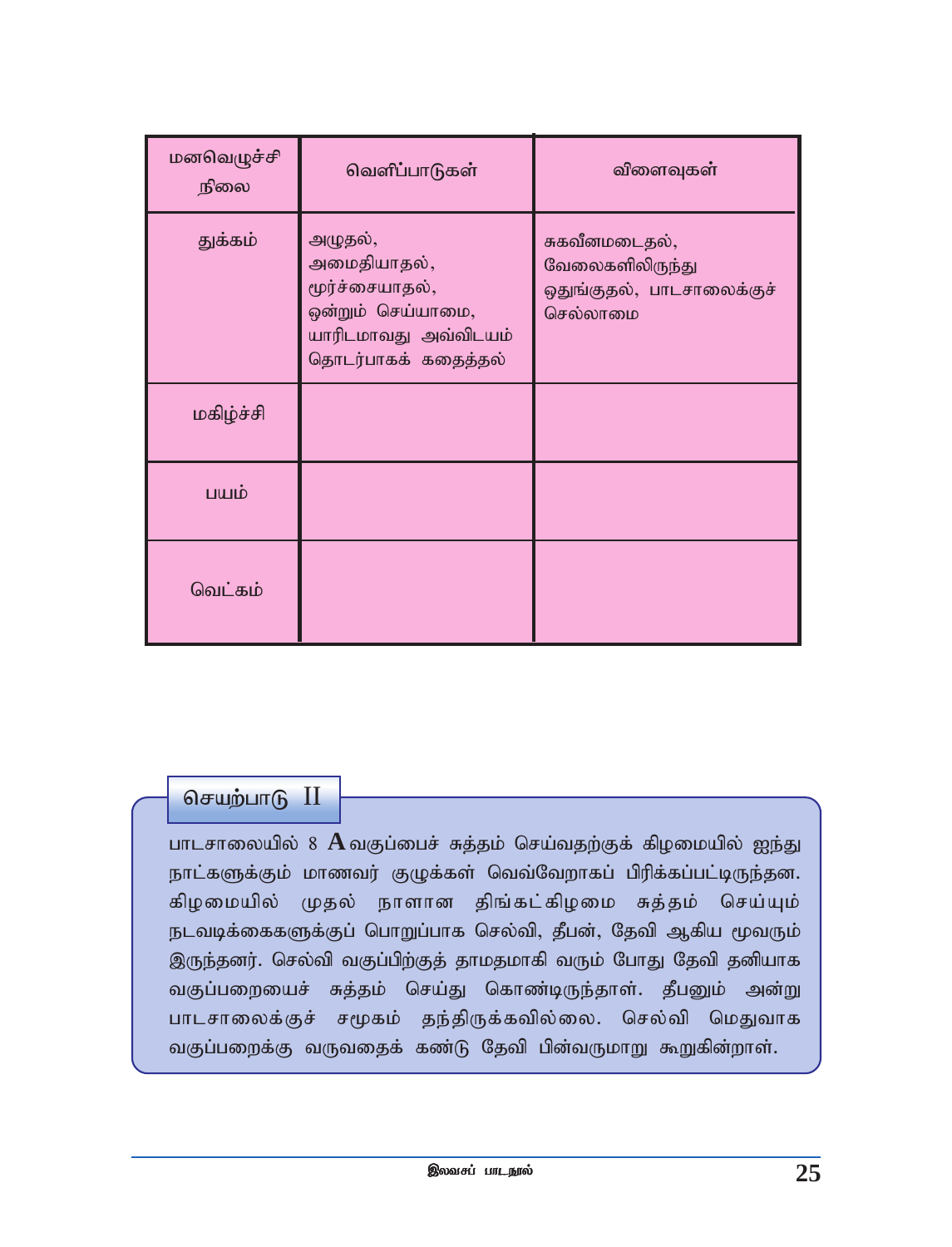- தேவி : (கோபத்துடன்) செல்வி நீ ஒருநாளும் வகுப்பறையைச் சுத்தம் செய்ய வருவதில்லை. இன்று தீபனும் வரவில்லை. இந்தக் குப்பை களை நீயே எடுத்துச் செல்.
- செல்வி : (சிரித்துக் கொண்டு) இவ்வளவு நேரம் சுத்தம் செய்த நீயே அந்தக் குப்பைகளையும் எடுத்துச் செல்.
- தேவி : (மிகவும் கோபத்துடன் கூறுகிறாள்) மரியாதையாகக் குப்பைகளை எடுத்துப்போடு. இந்தா தும்புத்தடி (தும்புத்தடியை வேகமாகச் செல்வியின் மீது வீசுகிறாள்) தும்புத்தடியின் பிடி செல்வியின் நெற்றியில் பட்டு செல்வி காயமடைகின்றாள்.

மேலுள்ள சம்பவத்தை நன்றாக வாசித்து கீழுள்ள கூற்றுகள் தொடர்பாக உங்களுடைய நிலைப்பாட்டினை எழுதுங்கள்.



- தேவியின் கோபத்திற்குக் காரணமும் அதன் விளைவுகளும்
- செல்வி நடந்து கொண்ட முறை
- நீங்கள் தேவி, செல்வி ஆகியோரின் நண்பன் அல்லது நண்பியாயின் நீங்கள் நடந்து கொள்ளும் விதம்.

மனிதர்களாகிய எம்முள் பல்வேறு மனவெழுச்சிகள் ஏற்படுவதை நாம் இப்போது அறிந்து கொண்டோம். எமது சிறு வயதில் காணப்பட்ட மனவெழுச்சிகள் நாம் வளர்ந்து செல்லச் செல்ல மாறுபடும். அது போன்று நாம் அவற்றை வெளிப்படுத்தும் முறைகளும் மாறுபடும். சிறு குழந்தைகள் அடிக்கடி அவர்களுடைய மனவெமுச்சிகளை வெளிப்படுத்துவர். வளர்ந்த நபர்களை விடச் சிறு குழந்தைகள் மனவெழுச்சிகள் வெளிப்படுத்தும் தடவைகளே அதிகமாகும்.

ஒரு நேரத்தில் அமுவதும் ஒரு நேரத்தில் சிரிப்பதும் சிறு பிள்ளைகளின் தன்மையாகும். ஒரு சில மனவெழுச்சிகள் ஒருவரிலிருந்து ஒருவருக்கு சமூகத்திலிருந்து சமூகத்திற்கு வெளிக்காட்டுகின்ற முறைகள் மாறுபடலாம். அதனால் சமூகச் சூழல், கல்வி போன்றன பாதிப்படைகின்றன. மனவெழுச்சிகள் வெளிப்படுத்த நாம் அதிகமாகப் பயன்படுத்துவது எமது குரலாகும். மகிழ்ச்சியான போது சத்தத்துடன் சிரிக்கின்ற நாம், துக்கத்தின் போதும் வேதனை அடையும்போதும் கதறி அழுகின்றோம்.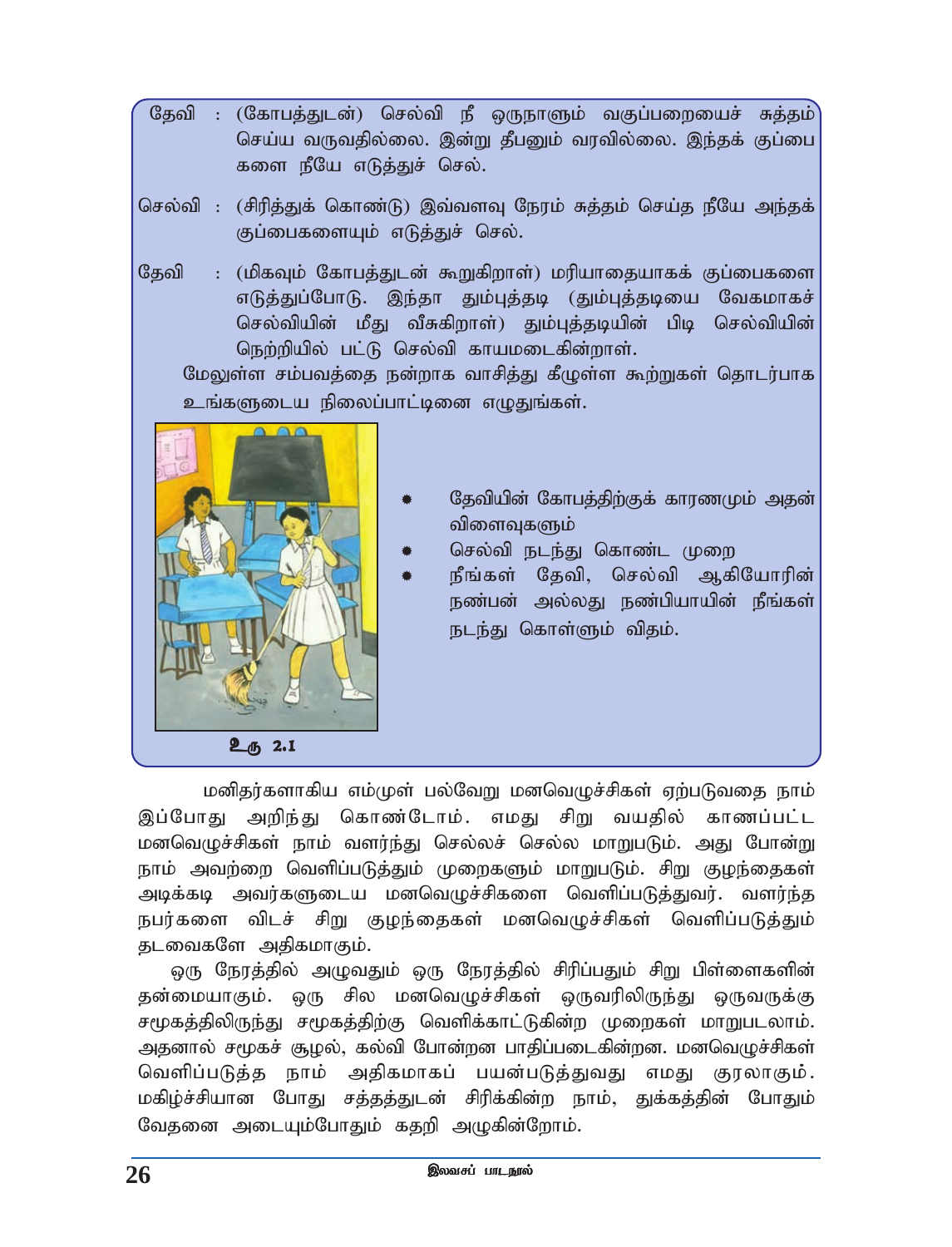# 2.2 **por Galy refusoir** almana sair

MANAMANANY ス<br>マンこくこくこくこくこく பலமைப்பரிசில் பரீட்சையில் தேர்ச்சி அடையாத மாணவன் <u>வெட்கத்தால்</u> கல்வி கற்பதை நிறுத்துகின்றான்

WWWWWW **SERVANANT** விளைச்சல் குறைவின் காரணமாக விவசாயி ஒருவர் தனது காணியை விற்றுவி $\dot{L}$ டு அறுவடை செய்தவற்றை தீயில் இடுகிறார் mmmmm

மேற் குறிப்பிட்ட தகவல்களைப் பாருங்கள். வெட்கம், துக்கம் போன்ற மனவெழுச்சிகளை இனங்கண்டு கொள்ள முடியாமையினால் ஏற்பட்ட விளைவுகளே அவை. இது போன்ற நிகழ்வுகளின் போது நாம் எப்படித் தீர்மானம் எடுத்துச் செயற்பட வேண்டும். பரீட்சையில் தோல்வியடைந்ததும் உங்கள் வாழ்வில் முழுவதையும் இழந்ததாகக் கருதமுடியாது. நீங்கள் வெட்கமடையவும் அவசியமில்லை. அடுத்து நடைபெறுகின்ற பரீட்சையில் நீங்கள் சிறப்பாக ஆயத்தமாகி முகங்கொடுக்க முடியும். வாழ்க்கையில் முதல் தடவையிலேயே வெற்றி பெற்றவர்கள் உலகத்தில் இல்லை. வாழ்க்கையில் தோல்வியடைந்தோர் பலர் முயற்சியின் விளைவாக வெற்றி அடைந்துள்ளமையை நாம் கண்டுள்ளோம். அதனால் வெட்கப்பட்டு வாழ்வில் வெறுப்பினை ஏற்படுத்திக் கொள்ளத் தேவையில்லை. பரீட்சையில் தோல்வியடைந்தவர்கள் மீண்டும் ஒரு முறை பரீட்சைக்குத் தோற்ற முடியும் என்பதையும் நினைத்துப் பார்க்க வேண்டும்.

அதற்கு நன்றாக முயற்சி செய்யலாம். இல்லாவிடின் தொழிற்பயிற்சி நிலையங்களில் இணைந்து கொள்ளமுடியும். உற்பத்தித் தொழிலை அல்லது ஏதாவது பொருத்தமான ஒரு தொழிலைத் தேர்ந்தெடுத்து அதற்கிணங்க நடவடிக்கைகளை மேற்கொள்ளவேண்டும். அந்த நடவடிக்கைகளை மேற் கொள்ளும் போது கிடைக்கின்ற விளைவுகளை விஷேடமாக நாம் ஆராய்ந்து பார்க்க வேண்டும். எமது மனநிலை மாறுபடும்போது எமது உடல் நிலையும் மாறுபடுவதற்கு வாய்ப்புண்டு. ஆவேசப்படும்போது எமது இரத்த ஓட்டம் வேகமாவதால் எமது உடம்பும் சிவக்கின்றது. வெட்கம், கோபமடைதல் போன்ற சந்தர்ப்பங்களில் முகம் நிறம் மாறுவது இதனாலேயே. உடம்பானது பல்வேறு ஹோர்மோன்களை உற்பத்தி செய்கிறது. அவை பல மாற்றங்களைக் காட்டுகின்றன. இவை உள ரீதியிலான தாக்கங்களுக்கும் காரணமாக அமைகின்றதெனத் தற்போது அறியப்பட்டுள்ளது.

அடிக்கடி மனவெழுச்சிகளை மாற்றிக் கொள்கின்றவர்களுக்கு இரத்த அழுத்தம் ஏற்பட வாய்ப்புண்டு. ஆஸ்துமா போன்ற நோய்கள் ஏற்படவும், உடலின் நோய் எதிர்ப்பு சக்தி குறைவடையவும் இது காரணமாகிறது என்பது தற்போது கண்டு பிடிக்கப்பட்டுள்ளது.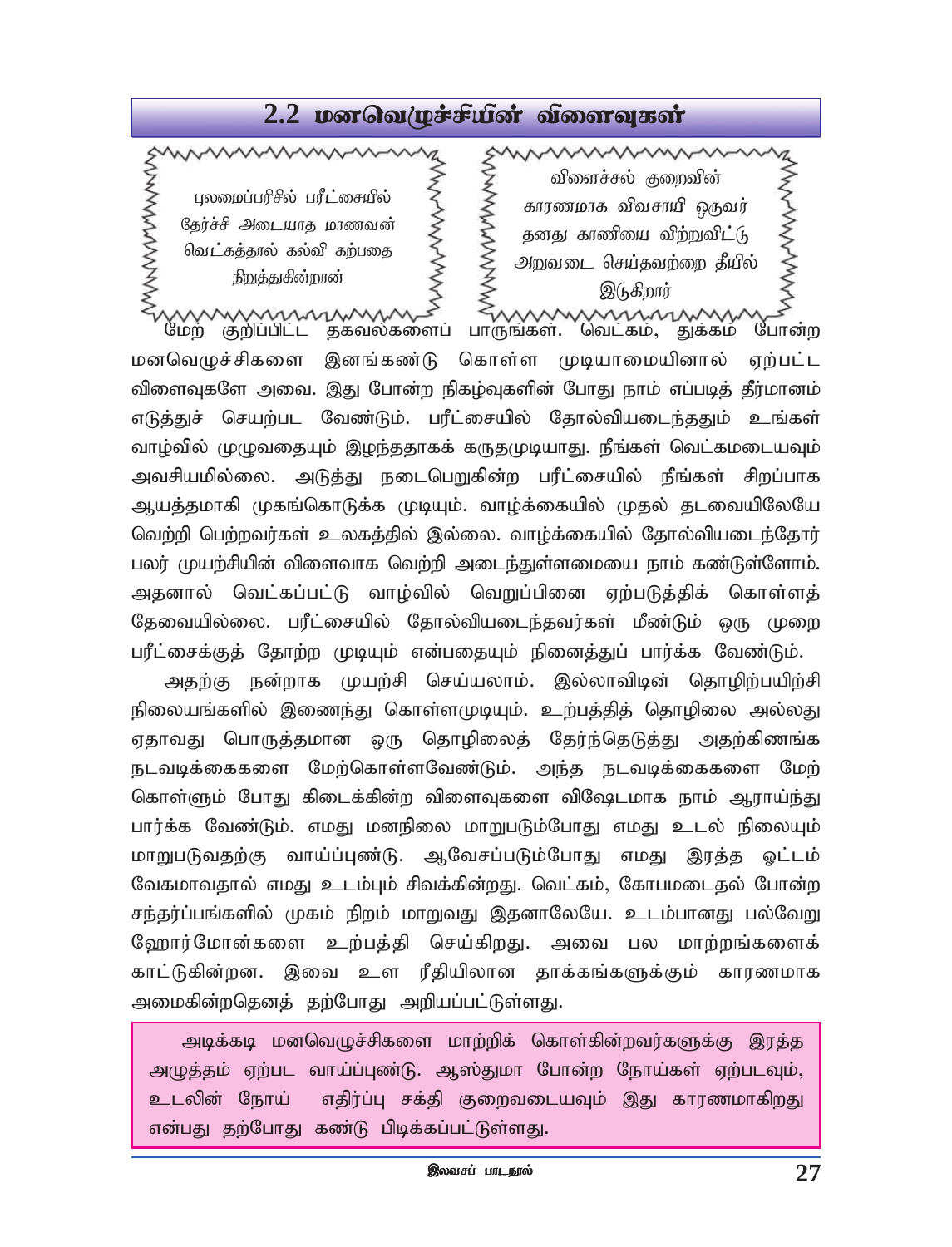#### $2.3$  சீறந்த மனவெ/ழச்சீகளை வெளிப்படுத்துவோம்.

மனவெழுச்சிகள் வாழ்வில் கட்டாயமாக வெளிப்படுவனவாகும். அவற்றை நாம் தடுத்து நிறுத்த முடியாது என்று இதுவரை கற்றோம். ஆனால் எம்முள்ளே நிகழும் மனவெழுச்சிக்கு ஏற்ப அவற்றை கண்டறிந்து தேர்ந்தெடுத்துச் செயற்படுவது நன்று.



உரு 2.3 வீட்டுத் திறப்பு கையளிக்கும் சந்தர்ப்பம்

படத்தில் காட்டப்பட்டுள்ள சம்பவத்தைப் பாருங்கள். மனிதர்களிடம் ஏற்படுகின்ற மனவெழுச்சி வெளிப்பாடுகளில் சிறப்பான ஒரு சந்தர்ப்பமாகும். தனது தாயார் இறந்ததனால் வீடு ஒன்று இல்லாதவர்க்கு வீட்டுவசதி ஏற்படுத்திக் கொடுக்கும் சிறந்த மனவெழுச்சி வெளிப்பாட்டினை நாம் காண்கிறோம். இந்தியாவில் பிரசித்தி பெற்ற தாஜ்மஹாலைப் பற்றி நீங்கள் கேள்விப்பட்டிருப்பீர்கள் சாஜஹான் எனும் சக்கரவர்த்தி அவரது அன்பான மனைவி மும்தாஜின் இறப்பினாலேயே இந்த அதிசயத்தினை உலகத்திற்கு அளித்தார்.



 $2.4$ தாஜ்மஹால்

கவலையடையும் போது அழுது கொண்டும் புலம்பிக் கொண்டும் காலத்தை வீணாக்குவதை விட அதன் போது அர்த்தமான விடயங்களை மேற்கொள்வது எவ்வளவு முக்கிய விடயமாகும். உங்கள் வாழ்விலும் இது போன்ற விடயங்களைச் செய்வதற்குச் சந்தர்ப்பம் கிடைத்ததா எனச் சிந்தித்துப் பாருங்கள். துக்ககரமான நிகழ்வு ஒன்று நடந்த பொழுது உங்களால் சிறுகதையொன்றை

வாசிக்கவோ சித்திரமொன்றை வரையவோ அல்லது கவிதையொன்றை நயக்கவோ முடியும். அல்லது இனிமையான இசைகளை உங்களால் கேட்க முடியும். கோபமடையும் போது அவ்விடத்தை விட்டு நகர்ந்து சென்றால் உங்கள்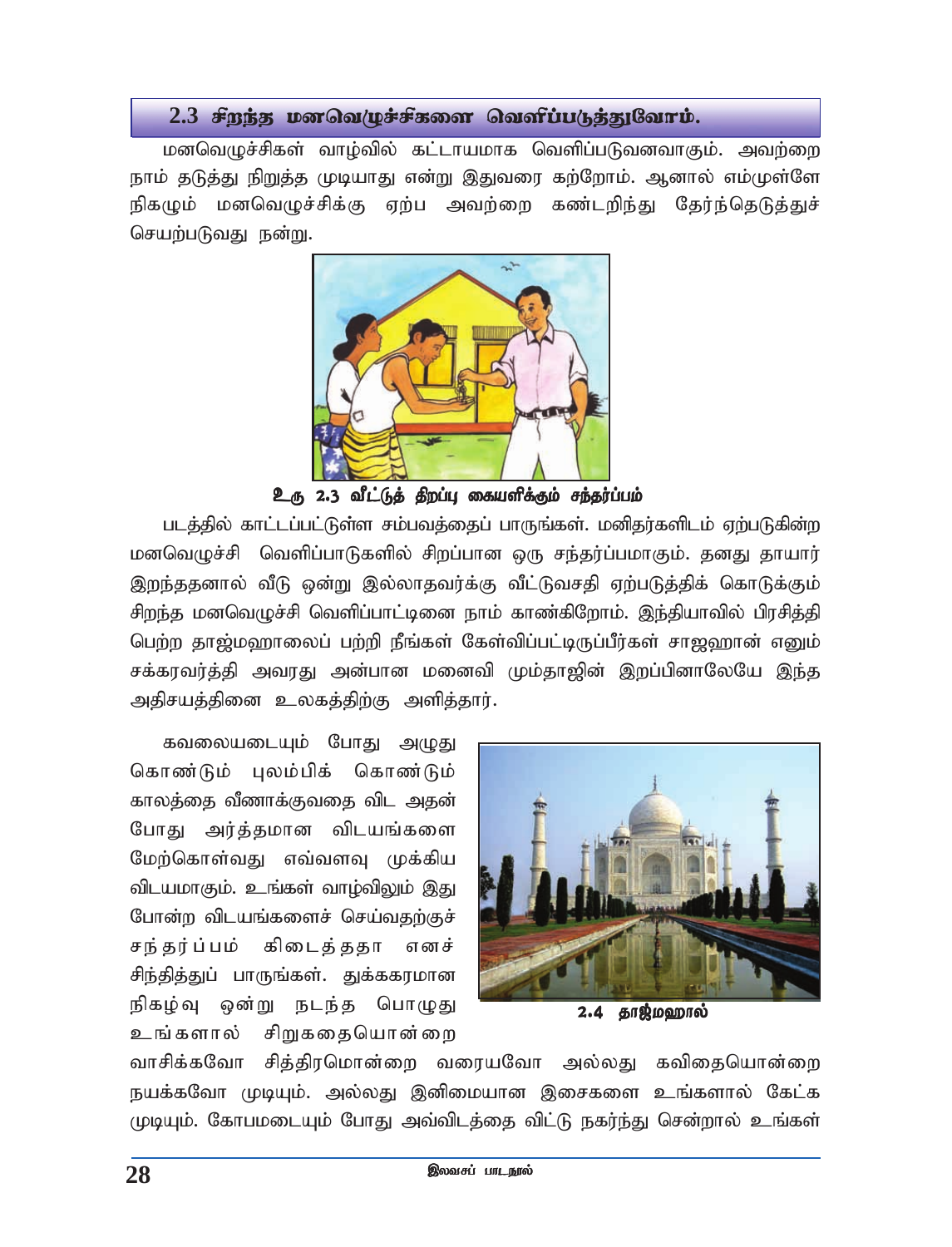மனது சாந்தமடையும் விசேடமாக மனது அமைதியடையும். இடத்திற்கு அல்லது புங்கா, லைடகளின் லாம், நீர்வீழ்ச்சிகள், கடற்கரை போன்ற இடங்களுக்குச் செல்லும்போது உங்கள் மனது எப்படி அமைதியடையும்? உங்கள் கோபம், ஆவேசம் என்பன கொஞ்சம் கொஞ்சமாகக் குறைவதை நீங்கள் அறிவீர்கள். அந்திமாலைப்பொழுதில் மெதுவாகக் காற்று வீசுவதையும் இரவு நிலவு தோன்றுவதையும் நாம் அவதானித்தால் நமது மனதினுள்ளே உள்ள சோகமானது மெதுவாகக் குறையும் மனது அமைதியடைவதற்கு இவ்வாறான இடங்களுக்குச் சென்று வருவது நல்லது.



உரு 2.5 இயற்கை மனதுக்கு இதமளிக்கும்

அவ்வாறே மகிழ்ச்சிகரமான சந்தர்ப்பங்களை உங்கள் வாழ்க்கையில் அனுபவித்திருப்பீர்கள். உங்கள் பிறந்த தினம், நீங்கள் பரீட்சையில் உயர்ந்த பெறுபேற்றினைப் பெற்ற சந்தர்ப்பம், நீங்கள் போட்டிகளில் பங்குபற்றி முதலாம் இடத்தினைப் பெறுதல் போன்ற சந்தர்ப்பங்களில் மிகவும் மகிழ்ச்சியடைந் திருப்பீர்கள். அவ்வாறான மனநிலைகளின் போது நீங்கள் அநாவசியமாகப் பணக்கினைச் செலவமிக்கு மகிழ்ச்சி அடைவதை விடப் பயனுள்ள விடயங்களை மேற்கொள்ள முடியும்.

இவ்வாறாக பிறந்த தினக் கொண்டாட்டத்திற்குச் செலவாகும் பணத்தினைக் கொண்டு அநாதைச் சிறுவர் பராமரிப்பு இல்லங்களுக்கு பரிசுப் பொருட்களை வழங்கமுடியும். அநாதை இல்லங்களின் பரிசுகளைப் பெற்ற பிள்ளைகளின் அக மகிழ்ச்சியினைக் காணும்போது நீங்கள் எவ்வாறான மகிழ்ச்சி அடைவீர்கள்? இவ்வாறு கிடைக்கின்ற சந்தர்ப்பங்களில் சிறந்த முறையில் மனவெழுச்சிகளைள வெளிப்படுத்த முயற்சி எடுங்கள்.



உரு 2.6 சிறவர் பராமரிப்பு இல்லத்திற்கு பரிசளிக்கும் சந்தர்ப்பம்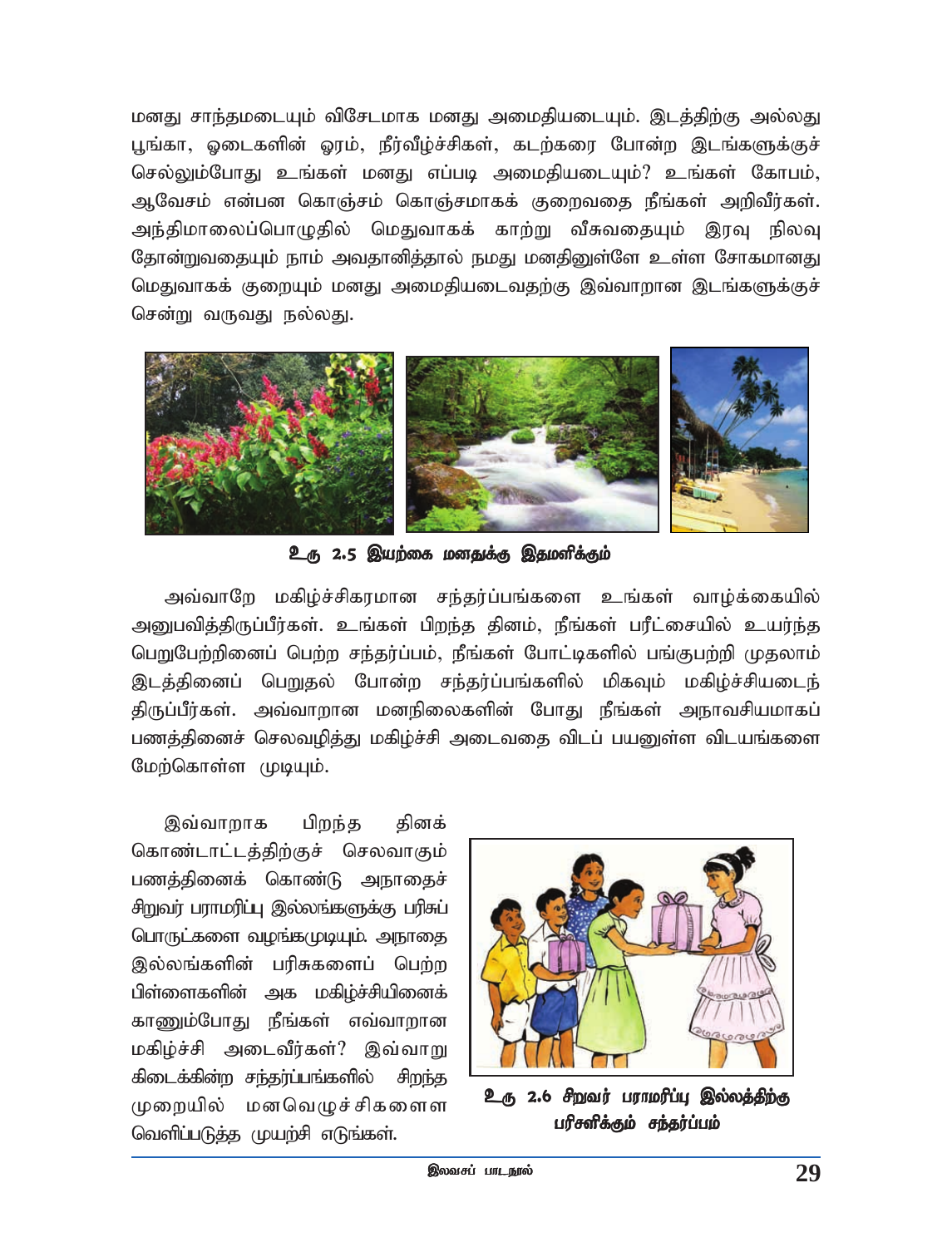எமது மனதை அமைதியான நிலையில் வைத்துக் கொள்ள உங்களுக்குப் பயிற்சிகள் கேவைப்படலாம். மனகை ஒருநிலைப்படுக்கிக் கொள்ள முயற்சி செய்யுங்கள். அமைதியாக இருக்கின்றபோதோ ஓய்வாக இருக்கின்ற போதோ கூடுதலாகச் சூழலைப்பற்றிச் சிந்தியுங்கள். அங்கு வெளிப்படும் ஒலிகளை வேறுபடுத்தி இனங்கண்டு கொள்வதற்கு முயலுங்கள். இல்லாவிடின் உங்கள் உடம்பைப் பற்றிச் சிந்தியுங்கள். உச்சந்தலையிலிருந்து உள்ளங்கால் வரை ஒவ்வொன்றாகச் சிந்தியுங்கள். மனதை ஒருநிலைப்படுத்திக் கொள்ளுங்கள். உங்கள் மனச்சுமைகள் குறைந்து செல்வதனை உங்களால் அறிந்து கொள்ள முடியும். பல்வேறு மனநிலைகள் ஏற்படும் போது அவற்றைச் சமனிலையில் வைத்துக் கொள்வதற்கு முயற்சி செய்யுங்கள்.

உலகத்தில் பெரும்பாலான பிரச்சினைகள் தோன்றுவதற்கு மனவெழுச்சியைக் கட்டுப்படுத்தாமையே காரணமாகும். மனிதர்களிடையே சண்டையிட்டுக் கொள்ளுகல், சொக்குகளை நாசம் செய்கல், கொலை செய்கல் போன்ற பல்வேறுபட்ட செயற்பாடுகளுக்கும் எமது மனவெழுச்சிகளைக் கட்டுப்படுத்தாமையே காரணமாகும். உங்களுடைய எல்லா நிகழ்வின் போதும் உங்கள் மனகில் எழும் மனநிலைகள் தொடர்பாகக் கவனமெடுங்கள். மனதில் எழும் உணர்வுபூர்வமான விடயங்களுக்கு உடனடியாகச் செயற்படுவதைத் தவிர்த்துக் கொள்ளுங்கள். உடம்பின் உந்துதல்களுக்கு சமநிலையான நடவடிக்கைகளை மேற்கொள்ளுங்கள். உங்கள் மனதிற்கு மட்டும் மகிழ்ச்சி கிடைக்கும் விடயங்களைச் செய்வதை விட ஏனையோரையும் மகிழ்ச்சியூட்டும் விடயங்களில் ஈடுபடுங்கள். அப்போது மக்கள் உங்கள் மீது அன்பு செலுத்துவார்கள். உங்களுக்கு ஆதரவளிப்பார்கள். ஏனையோரது கௌரவத்திற்கும் அன்பிற்கும் அவர்களது கணிப்பிற்கும் நீங்கள் ஆளாவீர்கள்.

#### செயற்பாடு  $III$

- பல்வேறு மனவெழுச்சிகள் உங்கள் மனதில் தோன்றுவது தொடர்பாக உங்கள் வகுப்பறை நண்பர்களுடன் கலந்துரையாடுங்கள். அந்த மனவெழுச்சிகளைக் கட்டுப்படுத்திக் கொள்வதற்கு என்ன செய்யலாம் என்றும் கலந்துரையாடுங்கள்.
- மனவெழுச்சிகளை இனங்கண்டு கொள்வதற்கும் அவற்றைச் சிறந்த முறையில் வெளிப்படுத்துவது தொடர்பாக இப்போது உங்களுக்கு பூரண விளக்கம் கிடைத்திருக்கும். உங்கள் வகுப்பில் அனைவரும் இந்த மனவெழுச்சிகள் தொடர்பாக அறிந்து கொண்ட பின்னர் உங்கள் வகுப்பினுள்ளே எவ்வாறான வேறுபாடுகள் ஏற்பட்டுள்ளன என்பதைப் பற்றிக் கலந்துரையாடுங்கள்.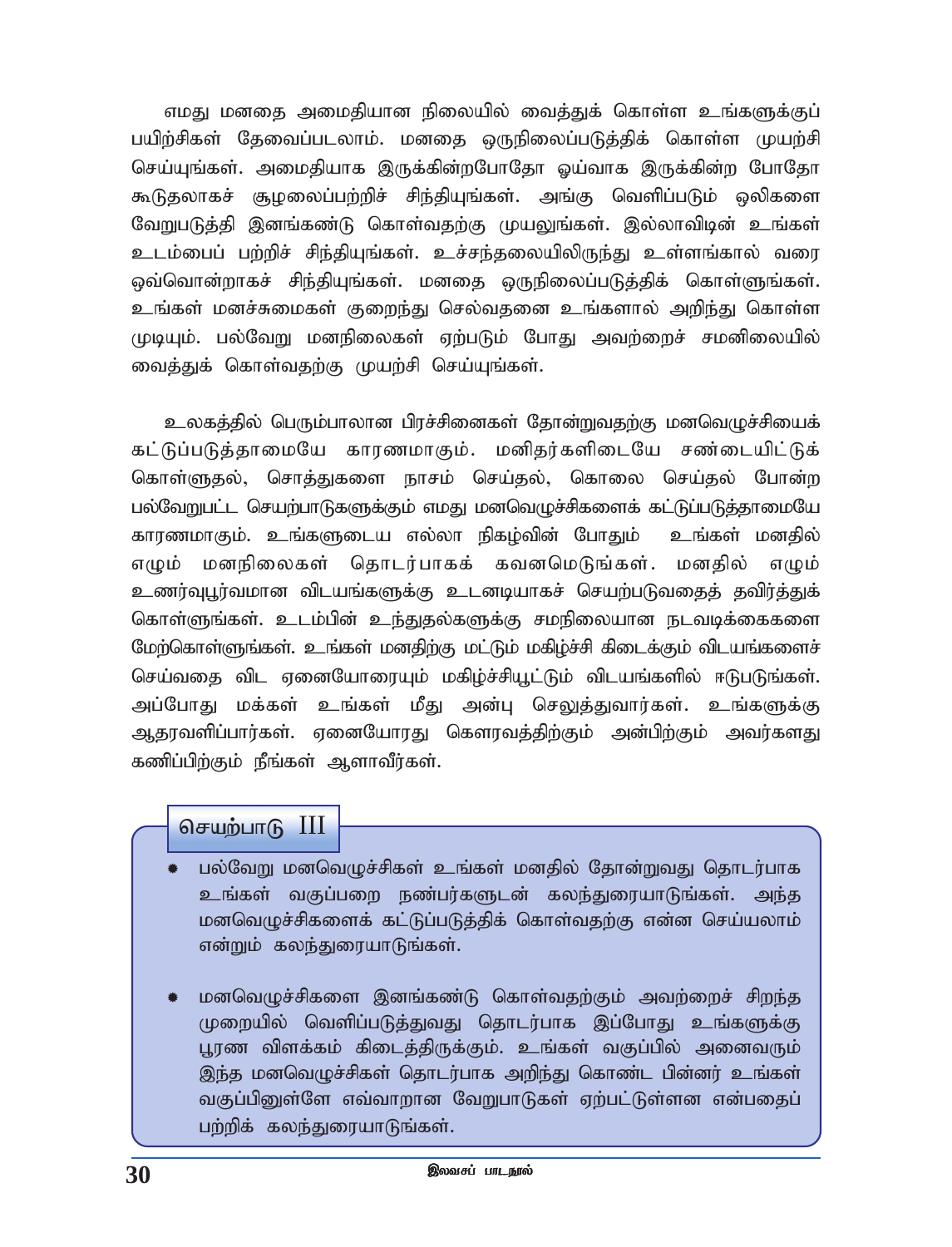## 2.4 எளிய உளத்தாக்கங்களை இனங்காண்போம்.

நாம் வாழ்கின்ற காலத்துக்குள் நாம் அனைவரும் பல்வேறு மன நெருக்குதல்களுக்கு முகங்கொடுக்கின்றோம். நாம் எதிர்பார்ப்பது போலவே இடம் பெறாவிட்டால் எமது மனதினுள் அமைதியற்ற நிலையும் எதனையோ இழந்துவிட்டது போன்ற நிலைமையும் ஏற்படலாம். சில வேளைகளில் அந்த அமைதியற்ற நிலையை உடம்பினுள்ளே அறிந்து கொள்ளமுடியும். உடல் நடுக்கம், வாய் வரட்சியாதல், பேச முடியாத நிலை, வசனம் மறந்து போன நிலமை என்பன ஏற்படலாம். இதன்படி எமது மனதினுள்ளே தோன்றும் வெறுப்பான நிலையை உளத்தாக்கமெனக் கூறமுடியும். உயிர் வாழும் அனைவருமே உளத்தாக்கங்களுக்கு முகங்கொடுத்திருப்பதுடன் அவ்வாறான உடல் மாற்றங்களையும் அனுபவிக்கிருப்பார்கள். உதாரணமாக அகாலமாணம் ஒன்று நிகழ்ந்தபோது அல்லது மிகப்பெரிய பண நட்டம் ஏற்பட்ட போது அதற்காக பெரிய உளத்தாக்கங்கள் ஏற்படுவதுண்டு. அதனால் எமது மனதில் ஆத்திரமடைந்த ஒரு மனநிலையும் ஏற்படலாம். மனதினுள் ஏற்படுகின்ற மனவெழுச்சிகளை வெளிப்படுத்தும் போது அதற்கான எதிர் நிலைகள் வளர்ச்சியடைந்து கொண்டு செல்லலாம்.

உளத்தாக்கம் ஏற்படுவது அனேகமாக நாம் வாழ்கின்ற சுற்றுப்புறச் சூழலைப் பொறுத்ததாகும். வீட்டிலும், பாடசாலையிலும், தொழில் செய்யும் இடங்களிலும் பாதைகளிலும் ஏற்படக்கூட வாய்ப்புண்டு. சிறிய செயலாக இருந்தாலும் அது தொடர்பான மனத்தாக்கம் மனிதனுக்கு மனிதன் வேறுபடும். உதாரணமாக முழு நாளும் ஓயாமல் மழை பெய்து கொண்டிருக்கும் போது அன்றாடம் கூலிக்கு வேலை செய்யும் தொழிலாளிக்கு அல்லது சிறு வியாபாரிக்கு உளத்தாக்கங்கள் ஏற்பட வாய்ப்புண்டு. அன்றைய நாள் வருமானத்தைத் தேடிக்கொள்ள முடியுமா? வீட்டுக்குத் தேவையான பொருட்களை வாங்கிச் செல்ல முடியுமா? குழந்தைகளால் பசியோடு இருக்க முடியுமா? போன்ற பிரச்சினைகள் மழையினால் அவர்களுடைய மனதில் தாக்கத்தினை ஏற்படுத்தலாம். ஆனால் காரியாலயத்தினுள் வேலை செய்யும் அதிகாரி ஒருவருக்கு மழையினால் இவ்வாறான உளத்தாக்கங்கள் ஏற்படுவதில்லை. பொதுப் போக்குவரத்து சாதனங்களில் பாடசாலைக்குப் பயணம் செய்யும் பிள்ளைகளை விடத் தமது சொந்த வாகனங்களில் செல்லும் பிள்ளைகளுக்கு மழையானது அவ்வளவு உளத்தாக்கத்தினை ஏற்படுத்தாது. நீங்களும் அது போன்ற பிரச்சினைகளுக்கு முகம் கொடுத்திருக்கலாம். அதன்போது உங்கள் மனதினுள் தோன்றிய எண்ணங்கள் யாவை?

மகேஸ் 8 ஆம் தரத்தில் கல்வி கற்பவர். அவர் குறித்த நேரத்தில் நித்திரை விட்டு எழுவதில்லை. இவர் சோம்பலானவர். ஒரு நாள் அவர் நித்திரை விட்டு எழும்ப அதிக நேரம் ஆகிவிட்டது. அதனால் அவருக்கு அன்றைய காலைப்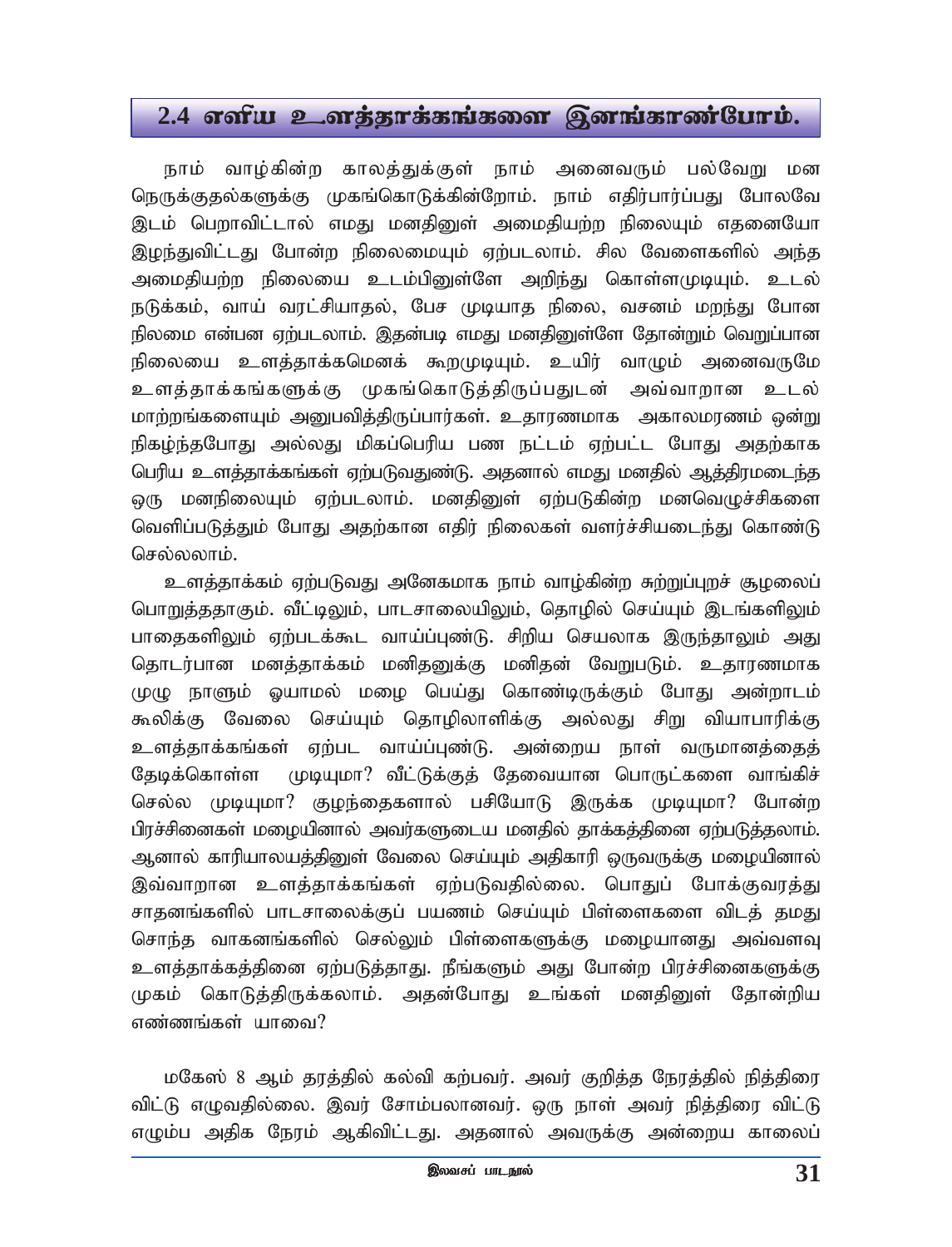

பொழுது கீழ்வருமாறு அமைந்தது. கீழ்க்காட்டப்பட்டுள்ள வரிப்படத்தினைப் பாருங்கள்.

மகேஸ் அத்தினம் முகங்கொடுத்த பிரச்சினைகளைப் பாருங்கள். நாள் முழுவதும் கலக்கத்தோடும் மன உளைச்சலோடும் ஏன் கவலைப்படுகிறார். மனம் ப<u>தற்ற</u> நிலையினால் காலை உணவு உண்ண முடியாது போனமையும் பேரூந்தைத் தவற விட்டமை, வழுக்கி விழுந்தமை கணிதப் புத்தகத்தை மறந்தமை போன்ற *rk;gtq;fSf;F ePq;fSk; Kfq;nfhLj;jpUe;jhy; cq;fSf;Fk; csj;jhf;fk;* ஏற்படுவதற்கு இவ்வாறான கவனம் இன்மையே காரணமாக அமைகிறது என்பதை அறிந்து கொள்வீர்கள். பாடசாலை மாணவர்களாகிய நீங்கள் சரியான நேரத்தில் நித்திரை விட்டு எழவில்லை என்றால் மனக்குழப்பம் அடைவதற்கு வாய்ப்புண்டு. *ftdkpd;wp Ntiyfisr; nra;Ak; NghJ mdu;j;jq;fs; kw;Wk; kwjp Nghd;wd* ஏற்படுகின்றன. மனது குழப்பம் அடைந்திருப்பதனால் அத்தியாவசியமானவற்றை மறந்து விடுகின்றோம். எனவே திட்டமிட்ட செயற்பாட்டால் அநேகமான வேலைகளைச் சரியாகச் செய்து கொள்ள முடியும்.

## செயற்பாடு  $IV$

மேற்குறித்த சம்பவம் போன்று உங்களுக்கு ஏற்பட்டால் அதனால் உங்களுக்கு ஏற்படக்கூடிய மனத்தாக்கங்களைப் பற்றிக் குறிப்பிடுக?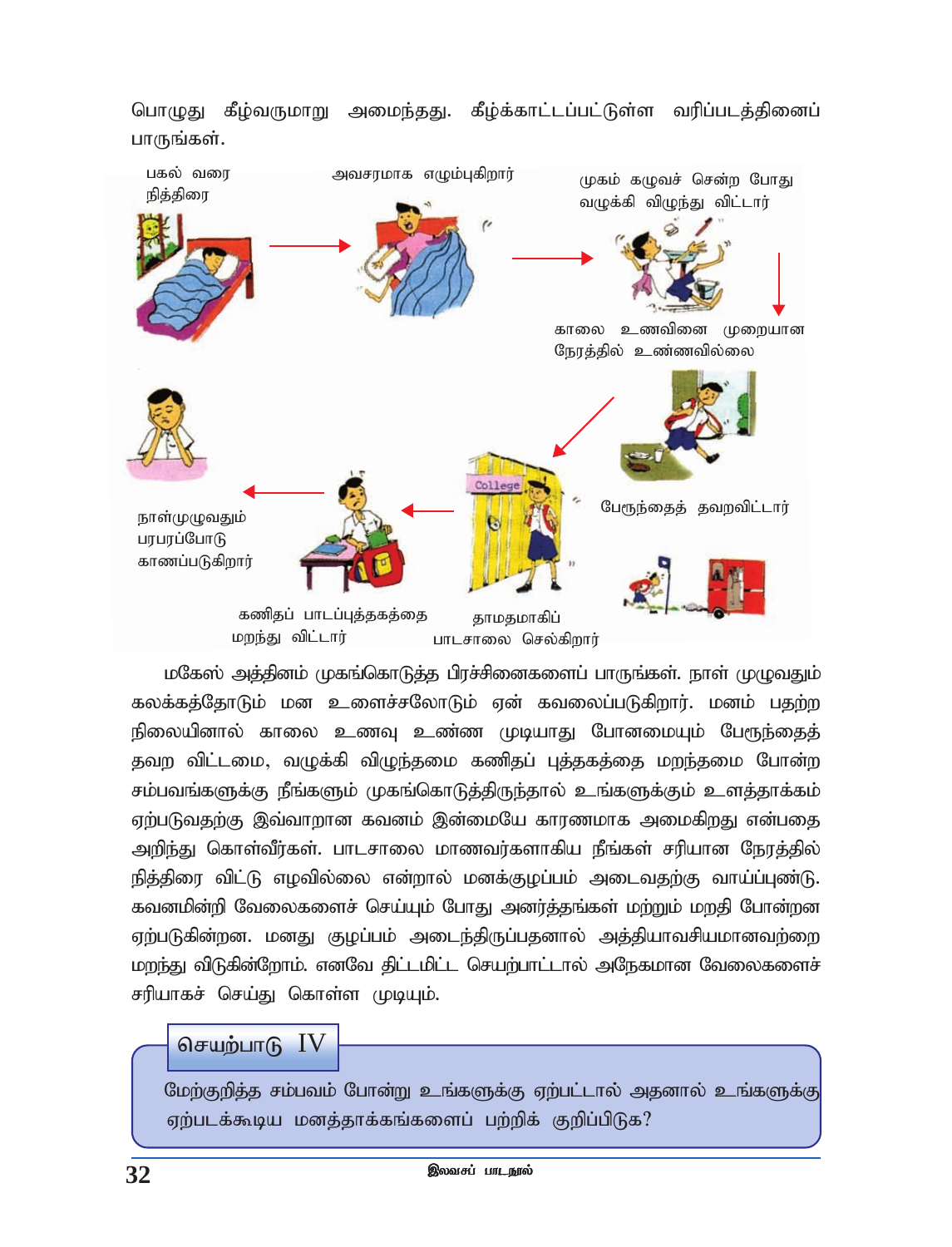# 2.5 ganu உனத்தூக்கங்களைப் பயனுள்ள விதத்தில் urng: darmighi ung kami (ummani

வீட்டிலும், பாடசாலையிலும் காரியாலயத்திலும் வேலைத்தலத்திலும் மட்டுமன்றிப் போக்குவரத்தின் போதும் மனிதர்கள் பல்வேறு உளத்தாக்கங்களுக்கு முகங்கொடுக்கவேண்டி ஏற்படுகின்றது. பிறரொருவர் நோய்வாய்ப்படுவதை விட குடும்ப அங்கத்தவர் ஒருவர் நோய்க்குள்ளாதல் எமக்கு அதிக தாக்கத்தை ஏற்படுத்தக் கூடியது. அது போல வெள்ளம், புவி நடுக்கம், சுனாமி போன்ற இயற்கை அனர்த்தங்களுக்கு முகங்கொடுக்கும் போது மனிதனுக்கு அதிகளவு உளத் தாக்கம் ஏற்படுகின்<u>றத</u>ு.

சில வேளைகளில் உளத்தாக்கம் ஏற்படுவதோடு உடலில் பல்வேறு இரசாயனச் செயற்பாடுகளும் நடைபெறுகின்றன. இதனால் ஏற்படுகின்ற விளைவுகள் அதிகரித்துச் செல்லலாம். பரீட்சை நெருங்கிக் கொண்டிருக்கும் போது மனதில் அமைதியற்ற நிலை ஏற்படும்போது அதற்கேற்றாற் போல் நாம் ஆயத்தப்படுத்திக் கொள்வோம். கற்றதை மீண்டும் ஞாபகப்படுத்திக் கொண்டு வினாத்தாள்களைப் பற்றியே நாம் கலந்துரையாடிக் கொண்டிருக்கும் போது ஏனைய விடயங்களை மறந்து விடுகின்றோம். உளத்தாக்கம் தொடர்ச்சியாக ஏற்படும் போது தலைவலி, தூக்கமின்மை, உணவில் விருப்பமின்மை போன்ற நிலைமைகள் ஏற்படலாம். உளத்தாக்கங்கள் மனிதர்களின் வாழ்க்கையோடு தொடர்புடையன.

விவசாய நிலத்தினைக் காவல் செய்யும் விவசாயி இரவு முழுவதும் விழித்திருக்கப் பாடல்களைப் பாடி அவருடைய கஷ்டத்தினைக் குறைத்துக் கொள்கின்றார். கீழே காணப்படும் பாடலைப் பாருங்கள்

அங்கு மிங்கும் காற்று வீச வானிருண்டு மழை பொழிய கும்மிருட்டில் நானும் இங்கு காவல் காக்க வந்தேன். குளத்து நீர் பெருக்கெடுத்து பயிரெல்லாம் அழியாமல் என் கவலை யெல்லாம் போக்கி காத்திட வேண்டும் மகமாயி



உரு 2.7 விவசாய நிலத்தைக் காவல் செய்யும் விவசாயி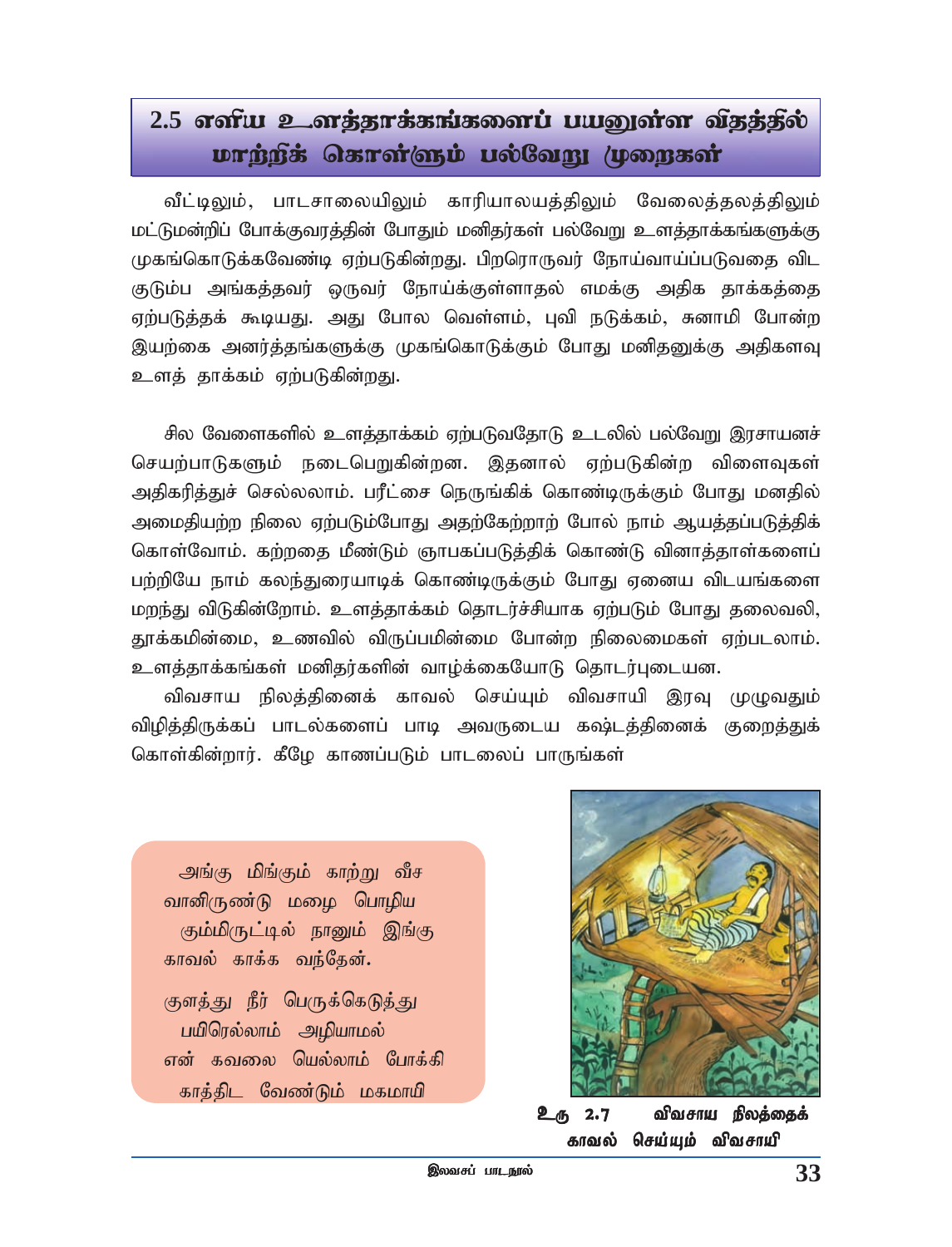காவல் காக்கும் போது ஏற்படும் குளிர், தூக்கமின்மை, இருள், சோர்வு, *Nghd;w epiyfspdhy; tptrhap ghly;fisg; ghbj; jkJ kdj;jhf;fj;jpidg; Nghf;fpf;nfhs;fpd;whu;.*

<u>இது</u> போன்று தோணிக்காரன் பாடல்களும், வண்டிப் பாடல்களும் உள்ளன நீர் அதிகமாக உள்ள ஆற்றில் ஓடங்களிற் போகும் போது மனதில் ஏற்படுகின்ற தாக்கங்களைப் போக்க இந்தப் பாடல்களைப் பாடுகின்றார்

 $\degree$ ஒடமிது ஒடம் ஒய்யார ஒடம் உக்காந்து நீங்கவர நான்தள்ளும் ஓடம் கரையேறும் நீங்களெல்லாம் நாலுகாச தந்திடுங்க நாலுகாச தந்திங்கனா என் கஷ்டமெல்லாம் தீந்திடுங்க



உரு 2.8பாட்டுப்பாடிக்கொண்டு தோனிதொடுப்பவன்

மேற்குறிப்பிட்ட பாடல்களை அவதானிக்கும் போது ஆரம்பகால மனிதர்கள் தங்கள் மனத்தாக்கங்களைக் குறைத்துக் கொள்ளப் பாடல்களைப் பயன்படுத்தியுள்ளனர். இது போன்ற முறைகளை நீங்களும் கையாள முடியும். மனக்கலக்கமடைந்திருக்கும் போது சத்தத்துடன் பாடலொன்றை பாடுதல், நல்ல பத்திரிகைகள், புத்தகங்களை வாசித்தல், எதனையாவது உற்பத்தி செய்தல்

> அல்லது எமக்குத் தெரிந்த வேறு நல்ல விடயங்களையும் செய்ய முடியும். அது போன்று சித்திரம் வரைதல், விளை யாடுதல், நீந்துதல் போன்ற செயற்பாடு களை மேற்கொண்டால் நமக்கு ஏற்படும் உளத்தாக்கங்களைப் பயனுள்ள விதத்தில் *khw;wpf; nfhs;s KbAk;.*



உரு 2.9 மனத்தாக்கத்தைக் குறைத்துக்கொள்வதற்குச் சித்திரம் வரையும் சந்தர்ப்பம்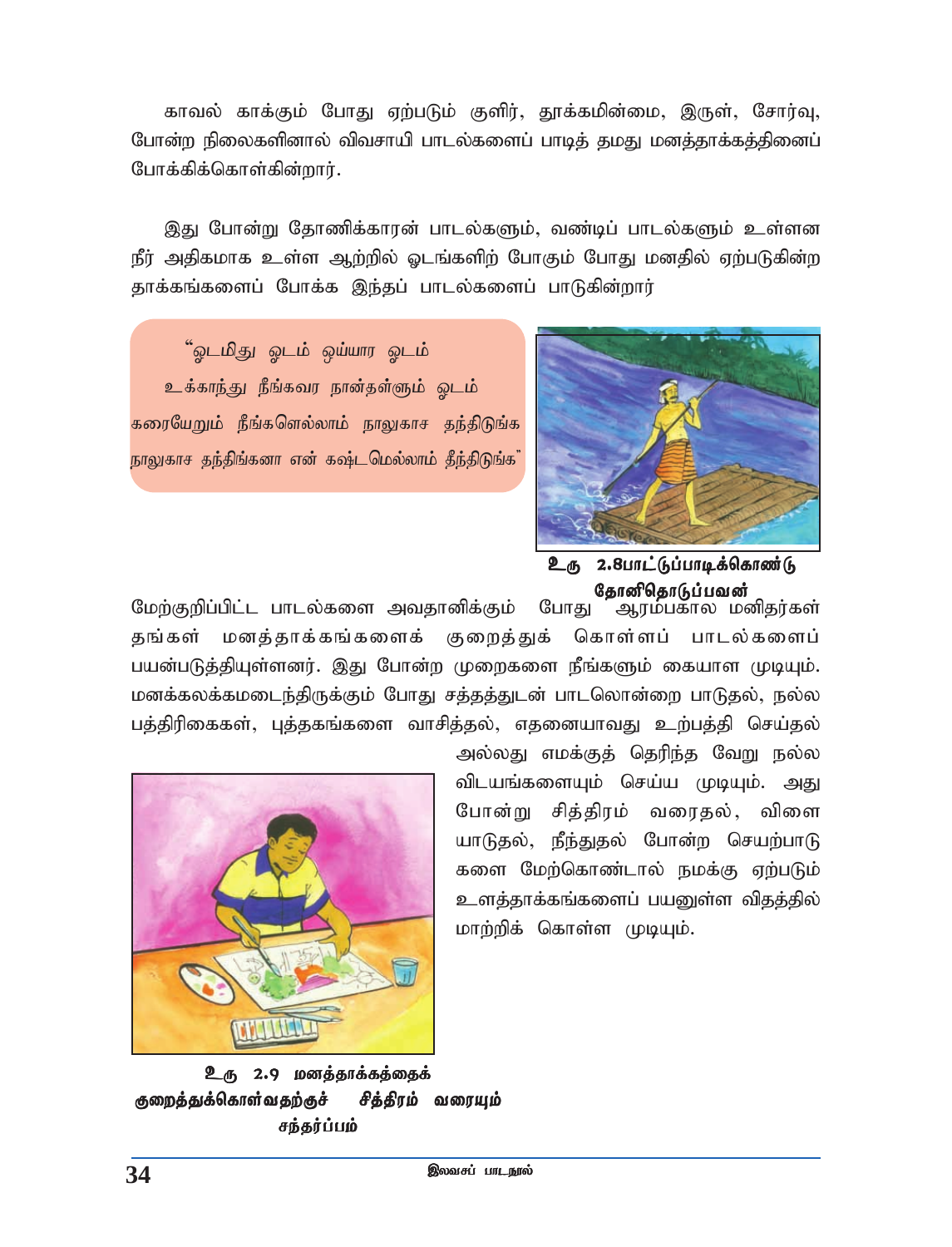

**உரு 2.10மன அமைதியைப்பெறுவதற்காக** தியானத்தில் ஈடுபடுதல்

சமய அனுஷ்டானங்களை மேற் கொள்வதாலும் மனதிற்கு அமைதி கிடைக் கும் . விகாரையில் காணப்படும் அரசமரக்கிளைகள் ஆடி அசைவதனைப் பார்க்கும் போது மனதிற் கு எமகு அமைகி கிடைக்கின்றன. பௌத்த பிக்குகளின் போதனையைக் கேட்கும் போதும் எமகு மனகிற் கு அமைகி கிடைக்கின்றது. விகாரைகளைச்

சுத்தம் செய்தல் போன்ற செயல்களின் மூலமும் நமது மனது அமைதியடையும். முடிந்தால் தியானம் செய்வதும் நல்லது. தேவாலயங்களில் பாடல்கள் கேட்பது, கோயில்களில் தேவாரம் பாடுவது என்பனவும் உங்கள் மனதிற்கு அமைதியைப் பெற்றுத்தரக் கூடியன.

நேரத்திற்கு வேலையைச் செய்யப் பழகுவதும் உளத்தாக்கத்தைக் குறைப்பதற்கான ஒரு வழியாகும். முறையாக வேலைகளை நாம் பரிந்து கொண்டு செய்தால் அநாவசியமான குழப்பங்கள் மனதில் ஏற்பட வாய்ப்பில்லை. நேரத்தை மீதப்படுத்தல், பூரணமாக வேலையை முடித்தல், இடையில் நிறுத்தாமை, மறந்து விடாமல் இருத்தல் போன்ற நல்ல விடயங்கள் ஏற்பட வாய்ப்புண்டு. உங்களுடைய வேலைகளைச் சரியாகவும் முறையாகவும் குறித்த நேரத்தில் செய்வதற்கும் பழகிக்கொள்வது மிகவும் முக்கியமாகும்.

பரீட்சைக்கோ விளையாட்டுப் போட்டிக்கோ சமுகமளிக்கும் போது முன்னாயத்தங்களுடன் பங்குபற்றுவதனால் மிகச்சிறப்பாகவும் நம்பிக்கையுடனும் அதற்கு முகங்கொடுக்க முடியும். பல வேலைகளை ஒரே நேரத்தில் செய்வதும் பொருத்தமற்றது. வேலை செய்யும் போது ஓய் வெடுத் துக் கொள்ளுங்கள். உதாரணமாக நீங்கள் தொடர்ச்சியாகப் படித்துக்கொண்டிருந்தால் உளத்தாக்கம் ஏற்படவும் வாய்ப்புண்டு அவ்வாறான நிலையின் போது நிறுத்தி லய் வெடுப்பதற்காகப் பாடலொன்றைப் பாடலாம்.



உரு 2.11 பரீடசைக்கு *ஆ*யத்தப் படுத்துவதால் பதற்றத்தைக்குறைக்கலாம்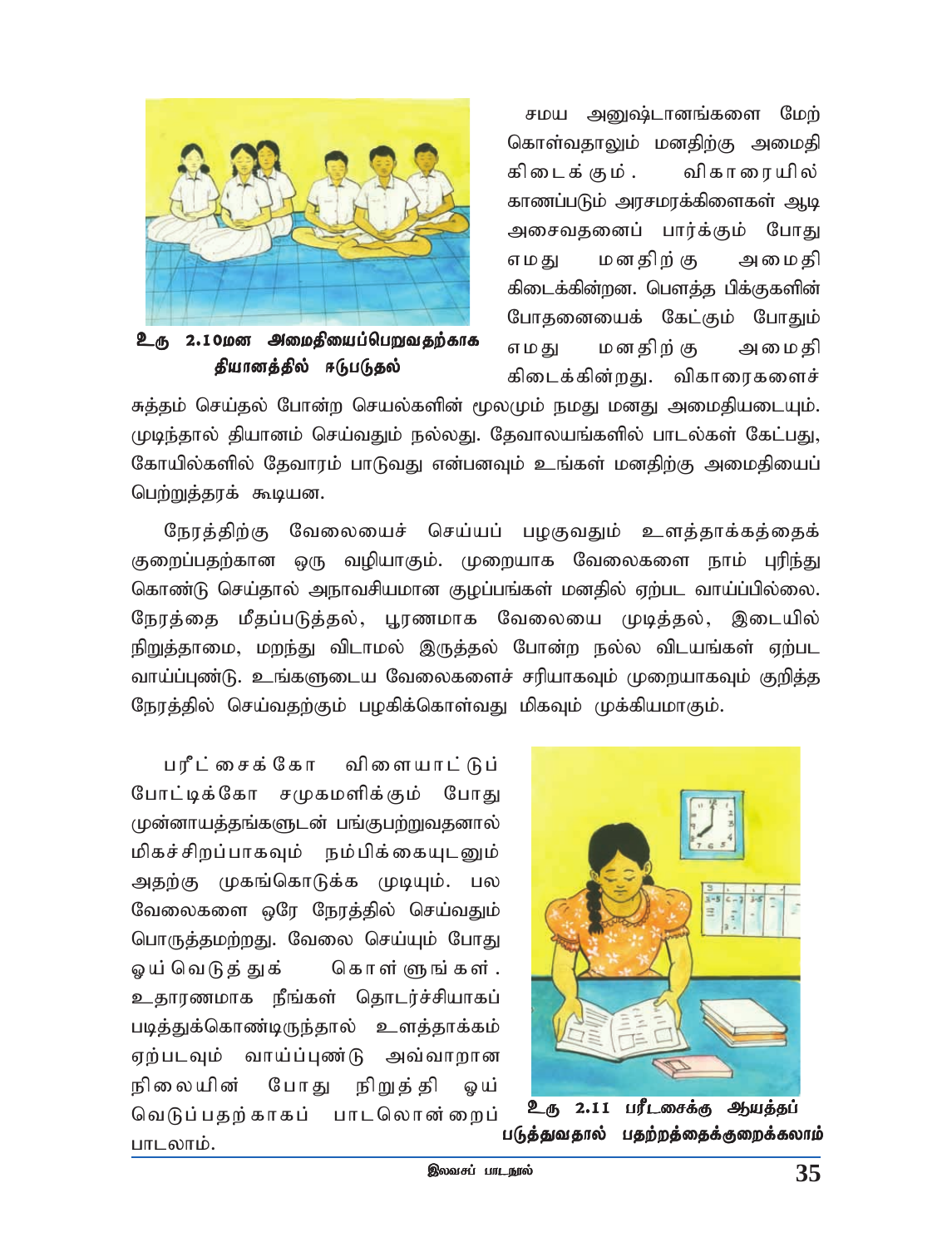நடத்தல், சுற்றுப்புறச் சூழலில் உலாவுதல், வேலைகளைப் பிரித்துக் கொண்டு செயற்படுதல் என்பனவும் மிக முக்கியமானதாகும். தினமும் காலை நேரத்தில் கற்றல், மாலையில் விளையாடுவது போன்ற நாளாந்த நடத்தைகளுக்கு நேரம் பிரித்துக் கொள்ளுங்கள். மற்றவர்களுடைய, விசேடமாக ஆசிரியர்கள், *KjpNahu;fSila MNyhridg;gb ele;J nfhs;tjdhy; kpfr;rpwe;j ngWNgw;wpidg; ngw;Wf; nfhs;s KbAk;. ,jD}lhf csj;jhf;fq;fisf;* குறைத்துக் கொள்ள வாய்ப்பு ஏற்படுகிறது. செய்யும் அனைத்து வேலைகளையும் முறையாகச் செய்ய நாம் சந்தர்ப்பங்களை ஏற்படுத்திக் கொள்ள வேண்டும். கூடாததைச் செய்வது, பொருத்தமற்றதைச் சொல்வது, சிக்கலான செயற்பாடுகளை மேற்கொள்வது என்பவற்றை நிறுத்தினால் உங்களுக்குச் சிறப்பான பயன்கள் கிடைக்கும். முறையான செயல்களைச் செய்<u>து</u> வெற்றியடைய முடியும். அதனால் மகிழ்ச்சியடையவும் முடியும். அதனால் உளத் தாக்கங்களும் உங்களுக்கு ஏற்படுவதில்லை.

 $\theta$ சயற்பாடு  $\bf V$ 

8 ஆம் தரத்தில் கல்வி கற்கும் சுஜீவன் தேசியரீதியில் சைக்கிள் ஓட்டப் போட்டிகளில் சாதனை படைத்தமையினால் அவருக்குப் பத்திரிக்கைக்குப் பேட்டி கொடுப்பதற்குச் சந்தர்ப்பம் கிடைத்தது. அங்கு ஒருவர் அவரிடம் கேட்ட வினாவானது போட்டி ஆரம்பிப்பதற்கு முன் பயம், நடுக்கம் போன்றன ஏற்பட்டதா? அதற்கு எவ்வாறு முகங்கொடுத்தீர்?

*R[Ptd; mjw;Fg; gpd;tUkhW gjpyspj;jhd;.*

*'Nghl;b Muk;gpg;gjw;F Kd;Ng ehd; ntw;wpailNtdh? ,ilapy;* நான் விழுந்து விடுவேனா? மற்றவர்கள் என்னைத் தள்ளி விடுவார்களா? எனக்குக் கை, கால் நடுங்குமா?" என்று நினைக்கவில்லை. நான் நன்றாகப் பயிற்சியைப் பெற்றுகொண்டதனாலும் என்னுடைய விளையாட்டு ஆசிரியர் வழங்கிய மேலான ஆலோசனைகளினாலும் போட்டியில் வெற்றி தோல்வி இரண்டையும் சமமாக நினைத்தமையாலும் நான் கலக்கமடையாமல் போட்டியில் பங்குபற்றி வெற்றியடைந்தேன்.

- ® *Nkw;Fwpg;gpl;Ls;stw;iw ed;whf thrpAq;fs;.*
- ® *R[Ptd; jdJ csj;jhf;fq;fis vt;thW fl;Lg;gLj;jpf;* கொள்கிறார்

நீங்கள் சுஜீவனுடைய நல்ல நண்பராக இருந்தால் போட்டி ஆரம்பிப்பதற்கு முன்பாக சுஜீவனைப் பாராட்டுவதற்கான மூன்று வாக்கியங்களை எழுதிக் காட்டுங்கள்.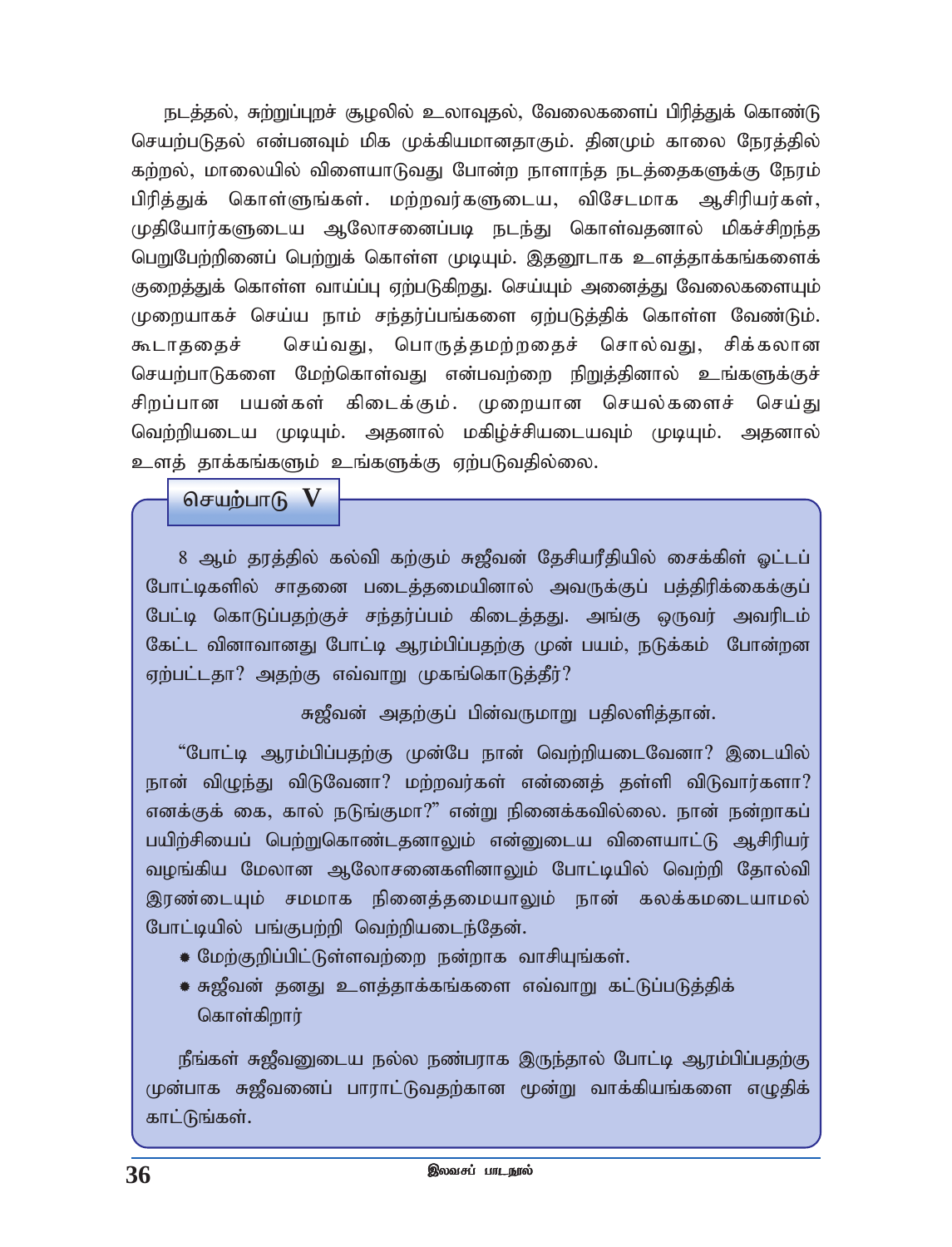# $2.6$  எளிய மனநெருக்குதல்களை நல்ல விதமாக மாற்றி **கொள்ளல்**

எம்முள் உளத்தாக்கம் ஏற்படும் விதத்தினையும் அவற்றினை நல்ல முறையில் பயன்படுத்திக் கொள்ளவும் நாம் கற்றுள்ளோம். கடைசியாக உங்களால் செய்யக் கூடியது உளக்தாக்கங்களைச் சரியான முறையில் இனங்கண்டு மேலே குறிப்பிட்ட முறைகளின் படி நடந்து கொள்ளல் ஆகும். முன் ஆயத்தம், நேர சூசிப்படி வேலை செய்தல் என்பவற்றோடு மற்றவர்களின் ஆலோசனையையும் வைத்துக் கொண்டு வாழ்வின் நடத்தைகளை மேற்கொண்டால் உளத்தாக்கங்கள் இன்றி வாழ முடியும். நீங்கள் வாழ்வின் இலக்குகளை வென்றெடுக்க முடியும்.

நீங்கள் அவசரப்படாமல் சமநிலையாக உங்கள் வாழ்க்கையினை நடாத்திச் செல்ல முடியும். இலகுவான நடைமுறைகளையும் புன்னகையுடைய முகத்தையும் நீங்கள் அடைவீர்கள். நீங்கள் மற்றவர்களின் மனதைப் புண்படுத்துபவர்களாக இருக்கமாட்டீர்கள். உங்கள் சமூகக்கினரோடும் உறவினோர்களோடும், சந்தோஷத்துடனும் நேர்மனப்பாங்குடனும் மனித நேயத்துடனும் மற்றவர்களின் நம்பிக்கையினையும் கௌரவத்தினையும் பெற்றுக் கொண்டு சிறந்த வாழ்க்கையை நடாத்திச் செல்ல முடியும். உங்கள் வாழ்க்கையில் சரியான வெற்றி பெறுதலை அடைவதற்கு இவை மிகச்சிறந்த ஆலோசனைகளாக அமையும்.

### செயற்பாடு  $VI$

உங்கள் வகுப்பறை நேர அட்டவணையையும் உங்களது மற்றைய அன்றாட வேலைகளையும் சிந்தித்து வாரத்தில் ஏழு நாட்களுக்குப் பொருத்தமான நேர அட்டவணை ஒன்றைத் தயாரியுங்கள். அதனைப் பின்பற்றிச் செயற்படுங்கள். அதன் மூலம் நீங்கள் அடையும் நன்மை, தீமைகளை இனங்காணுங்கள்.